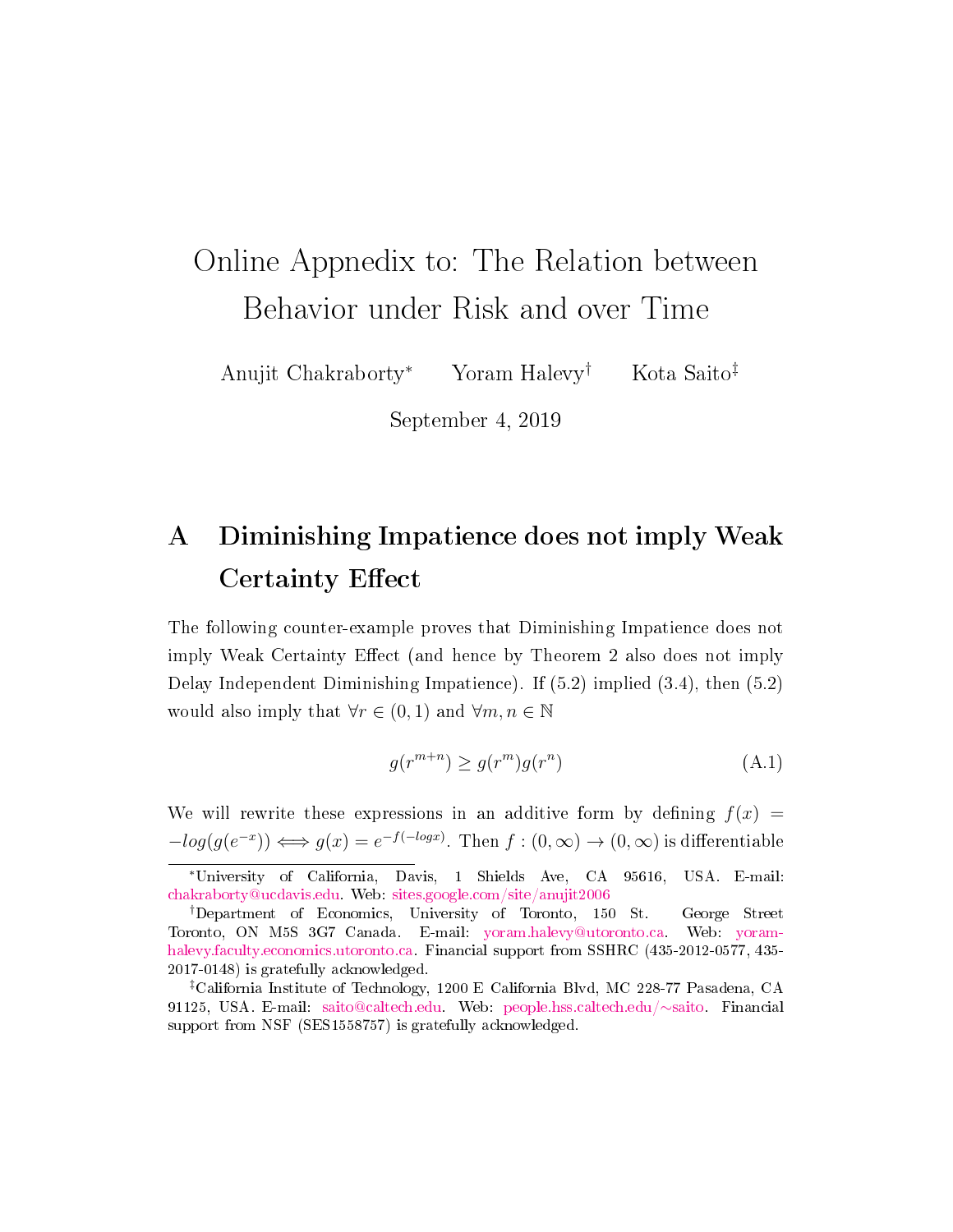and increasing, just like the function g. The inequalities under consideration are now:

$$
\forall t \in \mathbb{N} \text{ and } \forall r \in (0,1), g(r^{t+1}) > g(r)g(r^t)
$$
  

$$
\iff e^{-f(-\log(r^{t+1}))} > e^{-f(-\log(r^t))}e^{-f(-\log(r))}
$$
  

$$
\iff f(-(t+1)\log(r)) < f(-t\log(r)) + f(-\log(r))
$$

Now, defining  $x := -log(r) \in (0, \infty)$  for  $r \in (0, 1)$ .

<span id="page-1-1"></span>
$$
f((t+1)x) < f(tx) + f(x) \tag{A.2}
$$

Further, the boundary conditions  $q(0) = 0$  and  $q(1) = 1$  translate to  $f(0) = 0$  and  $f(\infty) = \infty$ .<sup>[1](#page-1-0)</sup> Similarly, [\(A.1\)](#page-0-0) converts to

<span id="page-1-2"></span>
$$
f(mx + nx) \le f(mx) + f(nx) \quad \forall x \in (0, \infty) \text{ and } \forall m, n \in \mathbb{N} \tag{A.3}
$$

Summing it up,  $(5.2)$  implies  $(A.1)$ , if and only if  $(A.2)$  implies  $(A.3)$ . The next step is to propose a function f which would satisfy  $(A.2)$  on all points of its domain, but, for some  $x \in \mathbb{R}$  and some  $m, n \in \mathbb{N}$ ,

$$
f(mx + nx) > f(mx) + f(nx) \tag{A.4}
$$

Instead of providing the function  $f$ , we propose it's derivative  $h$ , so  $f$ can be calculated as  $f(x) = \int_0^x h(x) dx$ <sup>[2](#page-1-3)</sup> Let,  $k = \frac{20}{1 + \sin(\pi/2 - 0.001)}$  and  $\delta =$  $50k\pi \cos(\pi/2 - .0001) \approx .157.$ 

<span id="page-1-0"></span> $1_{\text{Using the extended real line}}$  ( $\mathbb{R} \cup \infty$ )

<span id="page-1-3"></span><sup>&</sup>lt;sup>2</sup>Recall that  $f(0) = 0$ .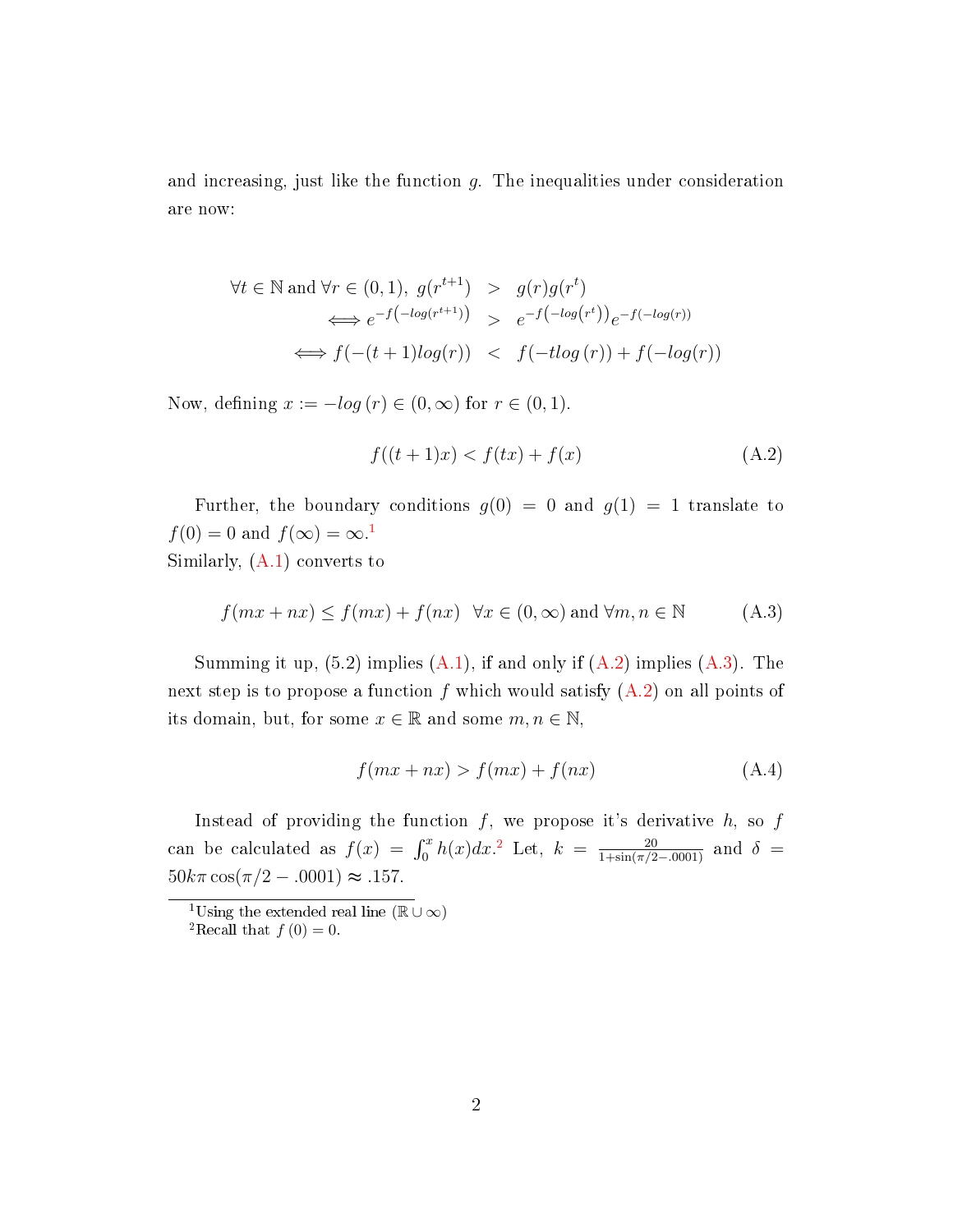Let,

$$
h(x) = \begin{cases} 11 + (1 - x)\delta & For \ x < 1 \\ 1 + \frac{k}{2} + \frac{k}{2} \sin 100\pi (1 + \frac{\pi/2 - 0001}{100\pi} - x) & For \ 1 \le x \le 1.005 + \frac{\pi/2 - 0001}{100\pi} < x < 2 - .005 \\ 1 & For \ 1.005 + \frac{\pi/2 - .0001}{100\pi} < x < 2 - .005 \\ 4 + 3 \sin 100\pi (x - 2) & For \ 2 - .005 \le x \le 2 + .005 \\ 7 & For \ 2.5 - .005 \le x < 2.5 - .005 \\ 1 & For \ 2.5 + .005 < x < 3 - .005 \\ 4 + 3 \sin 100\pi (x - 3) & For \ 3 - .005 \le x \le 3 + .005 \\ 7 & For \ 3 - .005 \le x \le 5 - .005 \\ 4 + 3 \sin 100\pi (5 - x) & For \ 5 - .005 \le x \le 5 + .005 \\ 1 & For \ x > 5 + .005 \end{cases}
$$

f is increasing, twice differentiable and  $f(\infty) = \infty$ .  $h(x)$  is plotted in Figure [A.1.](#page-2-0)



<span id="page-2-0"></span>Figure A.1: The function h.

We next show that  $(A.2)$  holds.

**Lemma 1.**  $\forall t \in \mathbb{N}, \ \forall x \in \mathbb{R}, \int_0^x h(x) dx > \int_{tx}^{(t+1)x} h(x) dx.$ 

Proof. The most intuitive way to check the claim would be to notice that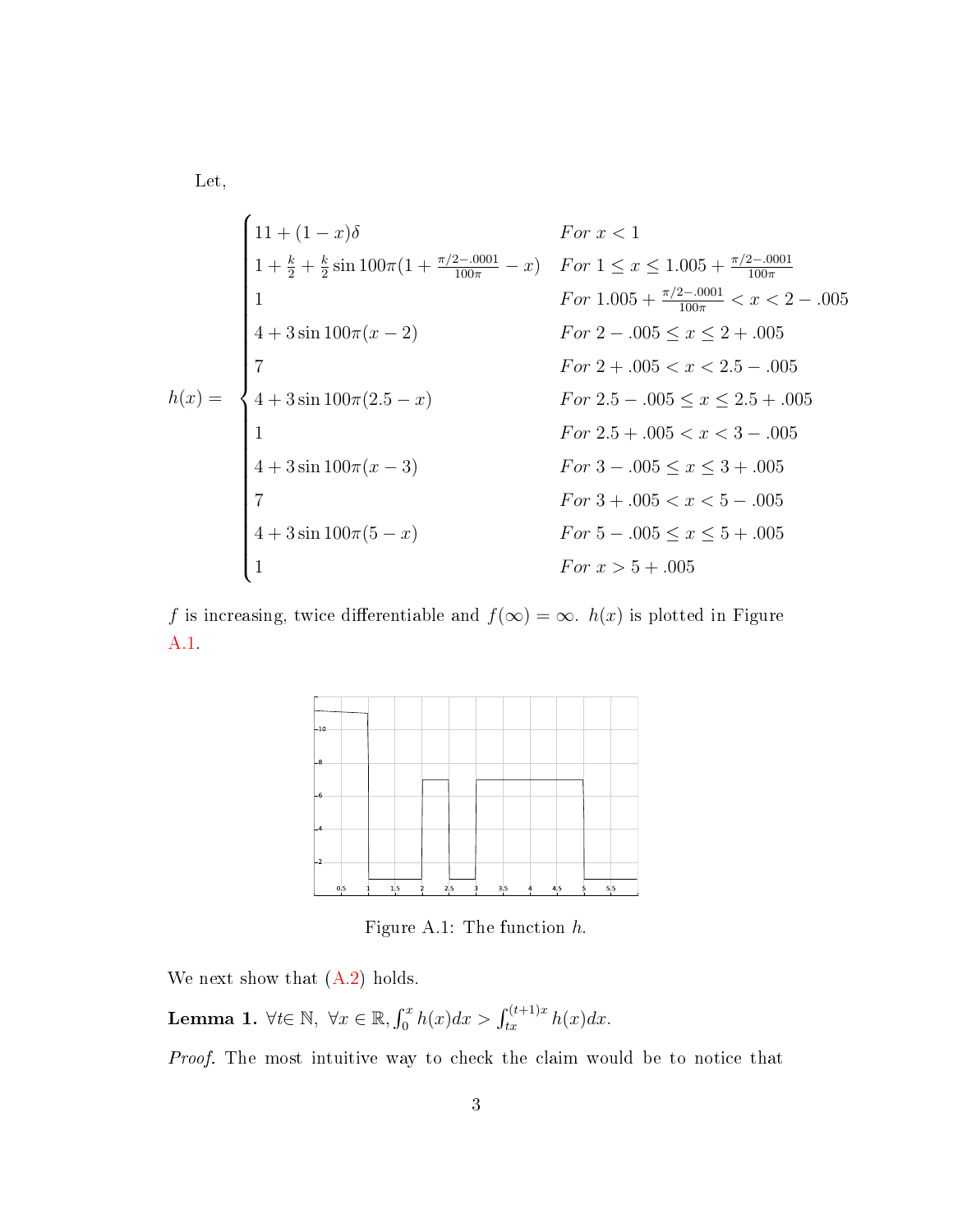the sinusoids introduced hardly perturb the area under the curve. Figure [A.2](#page-3-0) illustrates the point in a more clear fashion by considering the function h for a small part of the real line. For all practical purposes, one could go about checking the inequalities by replacing the sinusoid (in black) in Figure 1 by a corresponding discontinuous function( $\bar{h}(x) = 7$  for  $x \le 2.5$ ,  $\bar{h}(x) = 1$  for  $x > 2.5$  as drawn in red). The area between the two curves in [2.495, 2.5] is only  $(.005*3-\frac{3}{100})$  $\frac{3}{100\pi}$   $\approx$  .005. Therefore, as long as the inequalities hold with a large enough margin, this intuitive method of approximating sinusoids with flat lines works fine. The area between the two curves in [2.5, 2.505] is also  $(.005 * 3 -$ 3  $\frac{3}{100\pi}$ ). Thus, the two approximations in [2.495, 2.505] are equal and opposite in direction, and the areas under the red and black curves in this region are equal. During our analysis, in some cases there will be multiple approximations in opposite directions which would partially or completely cancel each other out.



<span id="page-3-0"></span>Figure A.2: Function  $h$  approximated in a sinusoidal region

<span id="page-3-1"></span>Utilizing this intuition more rigorously, one can create upper bounds and lower bounds on  $\int_{tx}^{(t+1)x} h(x)dx$  and  $\int_0^x h(x)dx$  respectively to complete the proof. For  $0 < x \leq 1$ ,  $\int_0^x h(x)dx > \int_{tx}^{(t+1)x} h(x)dx$  is obvious, as  $[0, x]$  contains the highest values obtained by  $h(x)$  on the real line. For,  $1 < x \leq \frac{5}{3}$  $\frac{5}{3}$ ,  $\int_0^x h(x)dx = \int_0^1 h(x)dx + \int_1^x h(x)dx > \frac{1}{2}(11+11+\delta)+(x-1) =$  $10 + \frac{\delta}{2} + x^3$  $10 + \frac{\delta}{2} + x^3$  The inequality holds because  $h(x) \ge 1$  with strict inequality for  $1 \leq x < 1.005 + \frac{\pi/2 - .0001}{100\pi}$ , and hence  $\int_1^x h(x) dx > x - 1$ . In the interval  $3\delta = 50k\pi \cos(\pi/2 - .0001) = .157$  (approximately)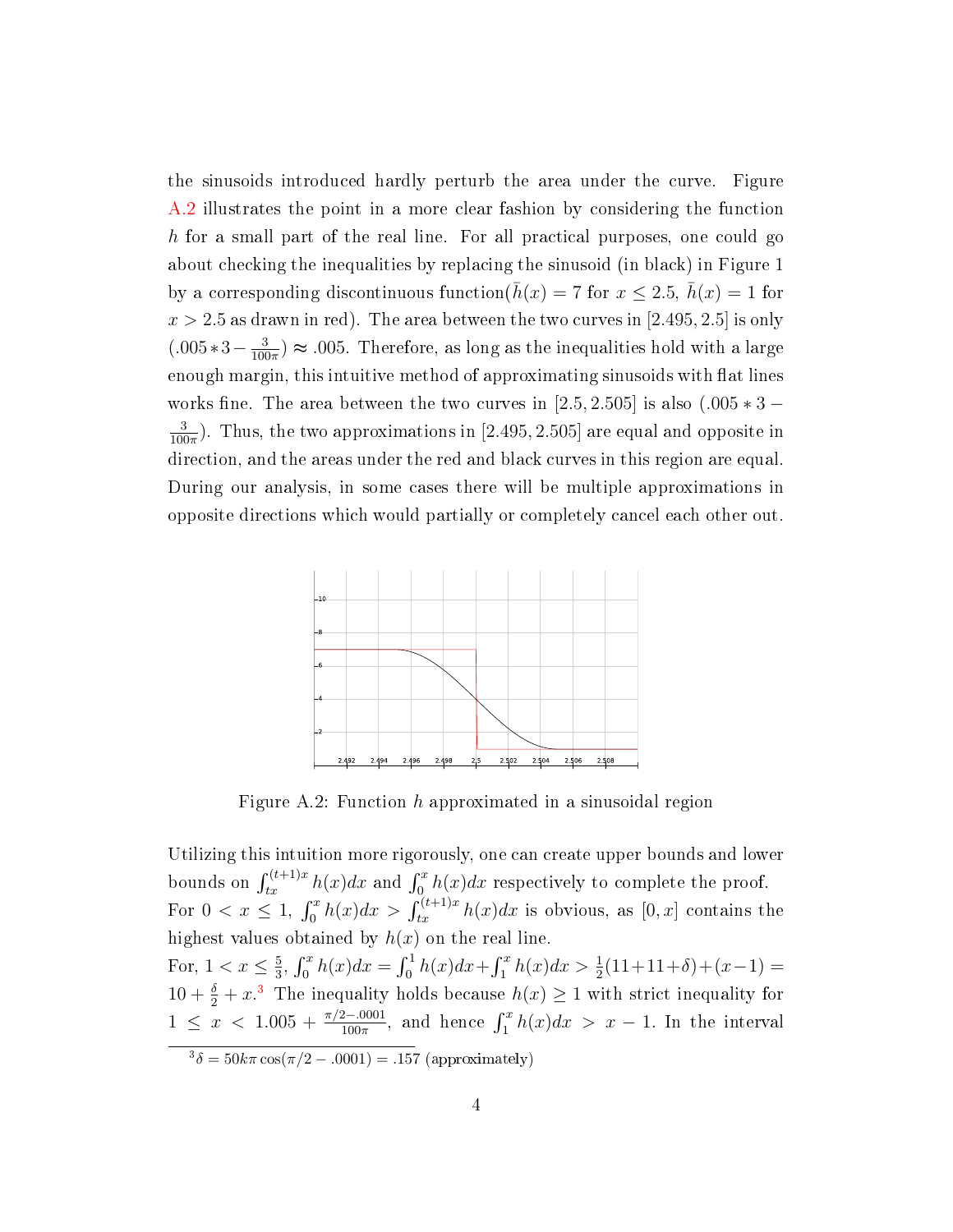$[tx,(t + 1)x]$ ,  $h(x) \leq 7$  and after mutual canceling out there are no more than 3 sinusoidal perturbations which could increase the area under the curve. Hence,  $\int_{tx}^{(t+1)x} h(x)dx$  < 7x + 3(.015 -  $\frac{3}{100}$  $\frac{3}{100\pi}$ ) = 6x + x + 3(.015 -  $\frac{3}{100}$  $\frac{3}{100\pi}) \leq$  $6(\frac{5}{3}) + x + 3(.015 - \frac{3}{100})$  $\frac{3}{100\pi}$ ) = 10 + x + 3(.015 -  $\frac{3}{100}$  $rac{3}{100\pi}$ . For  $\frac{5}{3} \leq x \leq 2$ ,  $\int_0^x h(x)dx > 10 + \frac{\delta}{2} + x$  as before. On the other hand, using the same line of logic as before,  $\int_x^{2x} g(x) dx < 1.x + 6[(4-3) + (2.5 \frac{3}{100\pi}$ ). Similarly,  $\int_{2x}^{3x} h(x)dx \le$  $2)] + 3.(015 - \frac{3}{100})$  $\frac{3}{100\pi}$ ) = 9 + x + 3.(.015 -  $\frac{3}{100}$  $1.x + 6[5 - 2.\frac{5}{3}]$  $\frac{5}{3}$ ] + 3.(.015 –  $\frac{3}{100}$  $\frac{3}{100\pi}$ ) = 10 + x + 3.(.015 -  $\frac{3}{100}$  $\frac{3}{100\pi}$ . Similarly for larger values of x, it can be shown that  $\int_0^x h(x)dx > \int_{tx}^{(t+1)x} h(x)dx$ . (follows trivially for  $x \geq 5$ .)  $\Box$ 

Now complete the counter-example:

$$
\int_0^2 h(x)dx < 12 + \frac{\delta}{2} + \{.01 \times 10 + (.015 - \frac{3}{100\pi})\} < 14 - 2(.015 - \frac{3}{100\pi}) = \int_3^5 h(x)dx
$$

The first inequality follows from setting an upper bound on the sinusoidal perturbation introduced around 1.<sup>[4](#page-4-0)</sup> Therefore,  $f(5) > f(2) + f(3)$ , which provides us with the counter-example to equation  $(A.3)$  and hence, to equation  $(A.1)$ . In other words, as  $(A.2)$  does not imply  $(A.3)$ ,  $(5.2)$  does not imply  $(A.1)$ , and hence,  $(5.2)$  does not imply  $(3.4)$ .

That is, even if for all  $t \in \mathbb{N}$  and for all  $r \in (0,1)$ :  $g((1-r)^{t+1}) > g((1-r)^{t+1})$  $(r)^t$ )g( $(1-r)$ ) it does not imply that  $\forall p, q \in (0,1)$ :  $g(pq) \geq g(p)g(q)$ .

<span id="page-4-0"></span><sup>&</sup>lt;sup>4</sup>This particular sinusoid dies down after  $1.005 + \frac{\pi/2 - .0001}{100\pi} < 1.01$  and never rises above the  $h(x) = 1$  line by more than 6 units.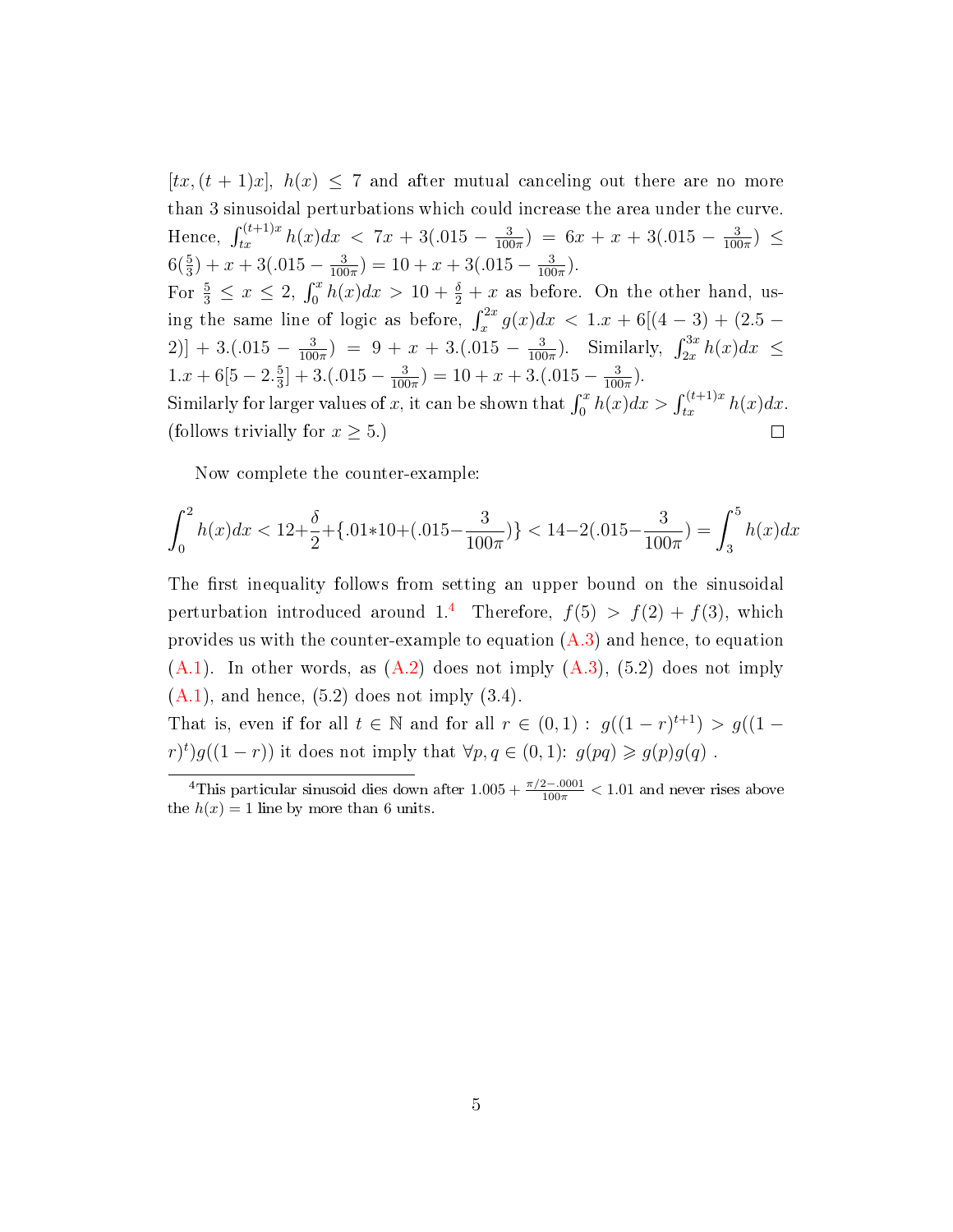## B Extension: temporal rewards with pure time discounting

In the paper, we have defined time preferences  $\{\gtrsim_d\}$  as follows:

$$
[x,t] \succ_d [y,s] \Leftrightarrow (x,p(t|d)) \succ^r (y,p(s|d)).
$$
\n(B.1)

This definition assumes that the agent discounts future payoffs only because the future payoffs are uncertain due to the hazard rate. In this section, we show that a result similar to Theorem 1 holds even when we allow the agent to discount future payoffs not only because the future payoffs are uncertain but also because of "pure" time discounting (i.e., the agent intrinsically prefers early rewards to later rewards).

We would need the following new notations to separate out the two effects of time, one of pure discounting and the other of temporal hazard:

- $(x, \tau)$ : sure payoff of  $x \in X$  after waiting  $\tau \in T$  periods.
- $((x, \tau), p)$ : the lottery which gives  $(x, \tau) \in X \times T$  with probability  $p \in$ [0, 1] and gives nothing with the probability  $1 - p$ . (Temporal Lotteries)

The reader should interpret the former as a counterfactual choice-object, where by choosing  $(x, \tau)$ , the agent can consume x for sure but the reward arrives  $\tau$  periods later, and hence is subjected to pure discounting. The latter is a temporal lottery that provides  $(x, \tau)$  with probabilityp. Finally, we assume that the agent at decision period d discounts a future reward  $[x, t] \in X(d)$  not only because the future reward is uncertain (i.e., the probability of consuming x is  $p(t|d)$  but also because the agent needs to wait  $t - d$  periods until x is obtained. Therefore the agent's time preferences can be defined as follows:

Assumption 1: For all  $d \in T$  and  $[x, t], [y, s] \in X(d)$ 

$$
[x,t] \succsim_d [y,s] \Leftrightarrow ((x,t-d), p(t|d)) \succsim^r ((y,s-d), p(s|d)).
$$

We are going to additionally assume: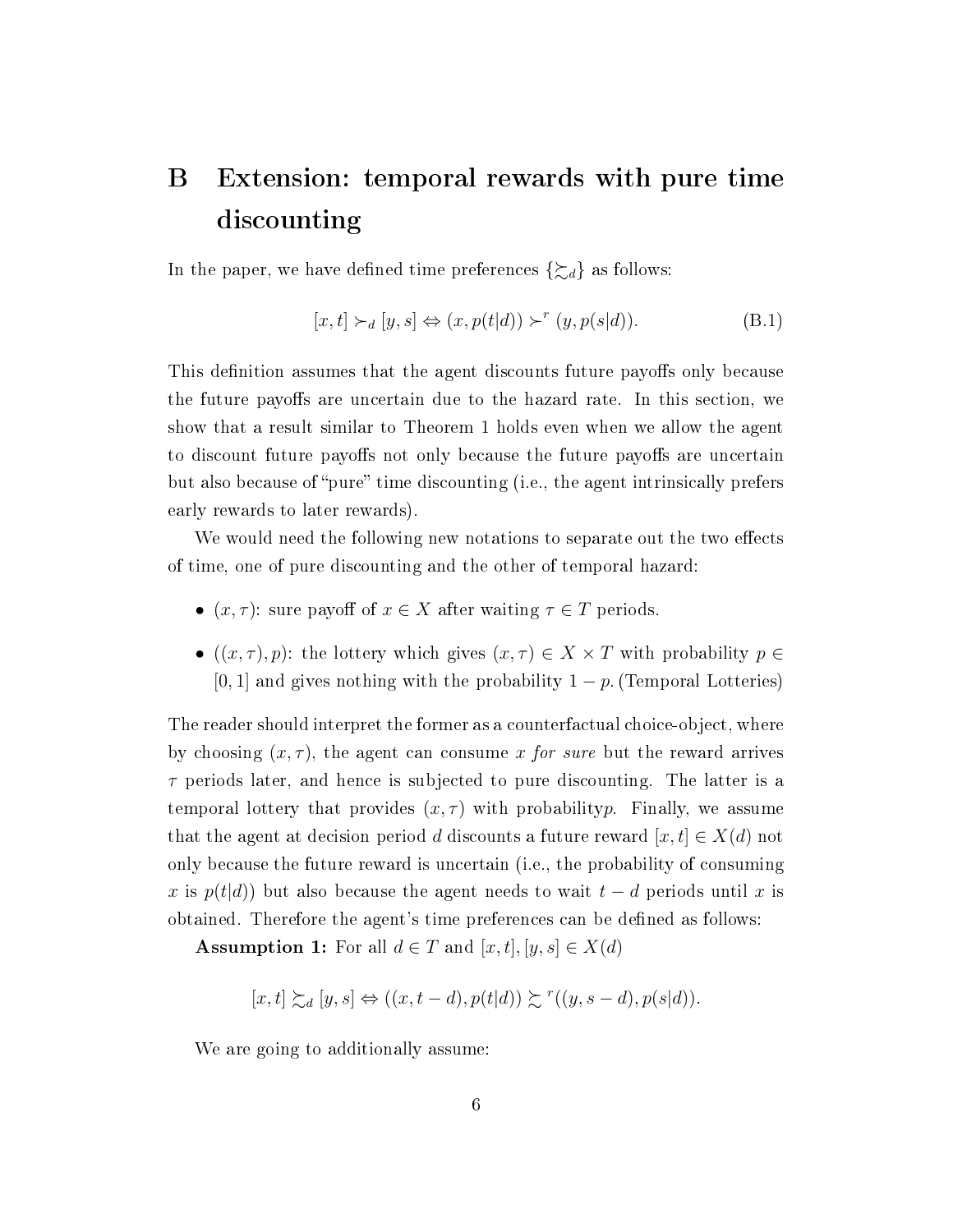**Assumption 2:** For any  $x, y \in X$ ,  $\tau, \gamma \in T$ , and  $p, q \in [0, 1]$ 

$$
((x,\tau),p) \succsim ((y,\gamma),q) \Leftrightarrow ((x,\tau+\sigma),p) \succsim ((y,\gamma+\sigma),q)
$$

This assumption means that equally postponing two temporal lotteries (i.e.,  $\sigma$  periods) does not reverse the preference between them. This axiom is slightly stronger than an axiom (Axiom B2) of [Fishburn and Rubinstein](#page-11-0) [\(1982\)](#page-11-0), in which they assume  $\tau = \gamma$ .

Common-ratio effect, defined as a property of risk preferences  $\{\xi^r\}$  on atemporal lotteries in the main paper, is now extended to the domain of temporal lotteries.

**Definition 1.**  $\sum^r$  is said to exhibit *Strict Common-Ratio Effect*, if for any  $x, y \in X$  and  $p, q \in (0, 1]$  such that  $x \leq y, p \leq q$ , and  $((x, \tau), p) \sim^r ((y, s), q)$ 

- (a)  $((x, \tau), pr) \succ^r ((y, s), qr)$  for all  $r < 1$ .
- (b)  $((x, \tau), pr) \prec^r ((y, s), qr)$  for all  $r > 1$  and  $qr < 1$

Strict Certainty Effect can be defined as Strict Common-Ratio Effect with  $q = 1$ . Similarly, *Independence* can be defined as follows:

$$
((x,\tau),p) \succ^r ((y,s),q) \implies ((x,\tau),pr) \succ^r ((y,s),qr)
$$

The definitions of temporal reversals, present-biased temporal reversal, and temporally unbiased are the same as in the main paper.

Theorem 1. Under Assumptions 1 and 2,

- (i)  $\succeq^r$  exhibits Strict Common Ratio Effect (a) and (b) iff { $\succeq_d$ }<sub>d∈T</sub> exhibit Temporal Reversal (a) and (b), respectively.
- (ii)  $\succeq^r$  exhibits Strict Certainty Effect (a) and (b) iff { $\succeq_d$ }<sub>d∈T</sub> exhibit Present Biased Temporal Reversal (a) and (b), respectively.
- (iii)  $\succeq^r$  satisfies the Independence Axiom iff { $\succeq_d$ }<sub>d∈T</sub> is Temporally Unbiased.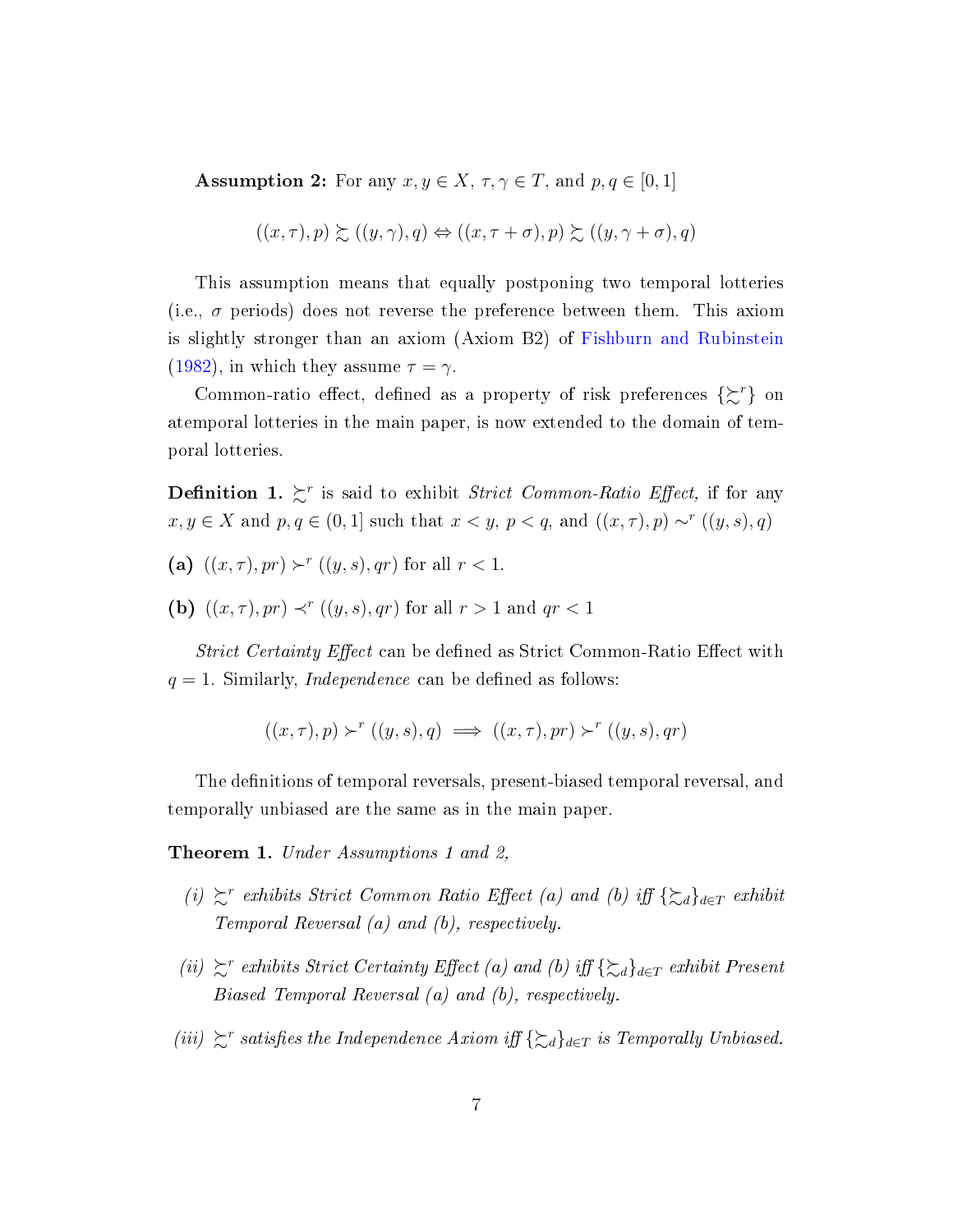*Proof.* First we show (i). Step 1: First showing that Strict Common Ratio Effect (a) implies Temporal Reversal (a). Suppose that  $d' < d < t < s$ .

$$
[x,t] \sim_d [y,s] \iff ((x,t-d), p(t|d)) \sim_r ((y,s-d), p(s|d))
$$
  
\n
$$
\implies ((x,t-d), p(t|d)p(d|d')) \prec_r ((y,s-d), p(s|d)p(d|d')))
$$
  
\n
$$
\implies ((x,t-d), p(t|d')) \prec_r ((y,s-d), p(s|d')))
$$
  
\n
$$
\implies ((x,t-d'), p(t|d')) \prec_r ((y,s-d'), p(s|d')))
$$
  
\n
$$
\implies [x,t] \prec_d [y,s].
$$

The second implication follows from  $p(d|d') < 1$  and Strict Common-Ratio Effect (a), and the second last implication follows from Assumption 2.

Step 2: Now showing that Temporal Reversal (a) implies Common-Ratio Effect (a): Fix  $p, q, r$  such that  $p < q$  and  $r < 1$ . Choose  $t, s, d, d'$  such that  $d' < d < t < s$  and  $p(t|d) = p$ ,  $p(s|d) = q$ , and  $p(d|d') = r < 1$ . Then  $p(t|d') = pr$  and  $p(s|d') = qr$ . Moreover,

$$
((x,t),p) \sim_r ((y,s),q) \iff ((x,t),p(t|d)) \sim_r ((y,s),p(s|d))
$$
  
\n
$$
\iff [x,t] \sim_d [y,s]
$$
  
\n
$$
\iff [(x,t] \prec_{d'} [y,s]
$$
  
\n
$$
\implies ((x,t-d'),p(t|d')) \prec_r ((y,s-d'),p(s|d'))
$$
  
\n
$$
\implies ((x,t-d'),pr) \prec_r ((y,s-d'),qr)
$$
  
\n
$$
\implies ((x,t),pr) \prec_r ((y,s),qr).
$$

Steps 1 and 2 show that Strict Common-Ratio Effect (a) is equivalent to Temporal Reversal (a). In the same way, we can show that Strict Common Ratio Effect (b) is equivalent to Temporal Reversal (b). Hence, statement (i) holds. In the same way, assuming  $q = 1$  and  $d = t$ , we obtain statement (ii). Finally, we show statement (iii).

Step 3: Independence implies Temporally Unbiased. Suppose that  $d' <$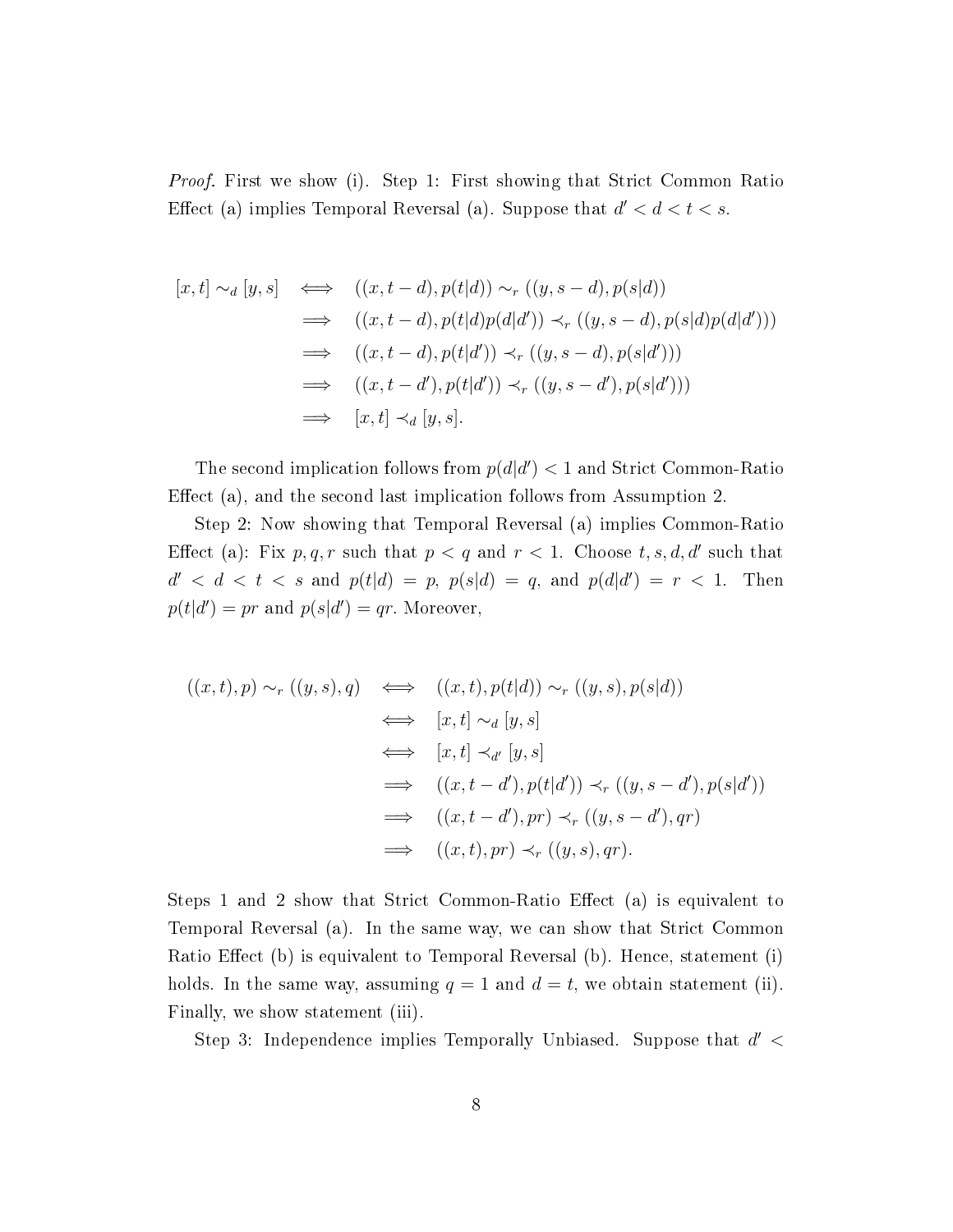$d < t < s$ .

$$
[x,t] \succsim_d [y,s] \iff ((x,t-d), p(t|d)) \succsim_r ((y,s-d), p(s|d))
$$
  
\n
$$
\iff ((x,t-d), p(t|d)p(d|d')) \succsim_r ((y,s-d), p(s|d)p(d|d')))
$$
  
\n
$$
\iff ((x,t-d), p(t|d')) \succsim_r ((y,s-d), p(s|d')))
$$
  
\n
$$
\iff ((x,t-d'), p(t|d')) \succsim_r ((y,s-d'), p(s|d')))
$$
  
\n
$$
\iff [x,t] \succsim_d [y,s].
$$

The second equivalence holds by Independence. The second to the last equivalence holds by Assumption 2.

Step 4: Temporally Unbiased implies Independence. Fix  $p, q, r$  such that  $p < q$  and  $r < 1$ . Choose  $t, s, d, d'$  such that  $d' < d < t < s$  and  $p(t|d) = p$ ,  $p(s|d) = q$ , and  $p(d|d') = r < 1$ . Then  $p(t|d') = pr$  and  $p(s|d') = qr$ , Moreover,

$$
((x,t),p) \succsim_{r} ((y,s),q) \iff ((x,t),p(t|d)) \succsim_{r} ((y,s),p(s|d))
$$
  
\n
$$
\iff [x,t] \succsim_{d} [y,s]
$$
  
\n
$$
\iff ((x,t-d'),p(t|d')) \succsim_{r} ((y,s-d'),p(s|d'))
$$
  
\n
$$
\iff ((x,t)-d'),p(t|d')) \succsim_{r} ((y,s),qr).
$$

The third equivalence holds by Temporally Unbiased and the last equivalence holds by Assumption 2.  $\Box$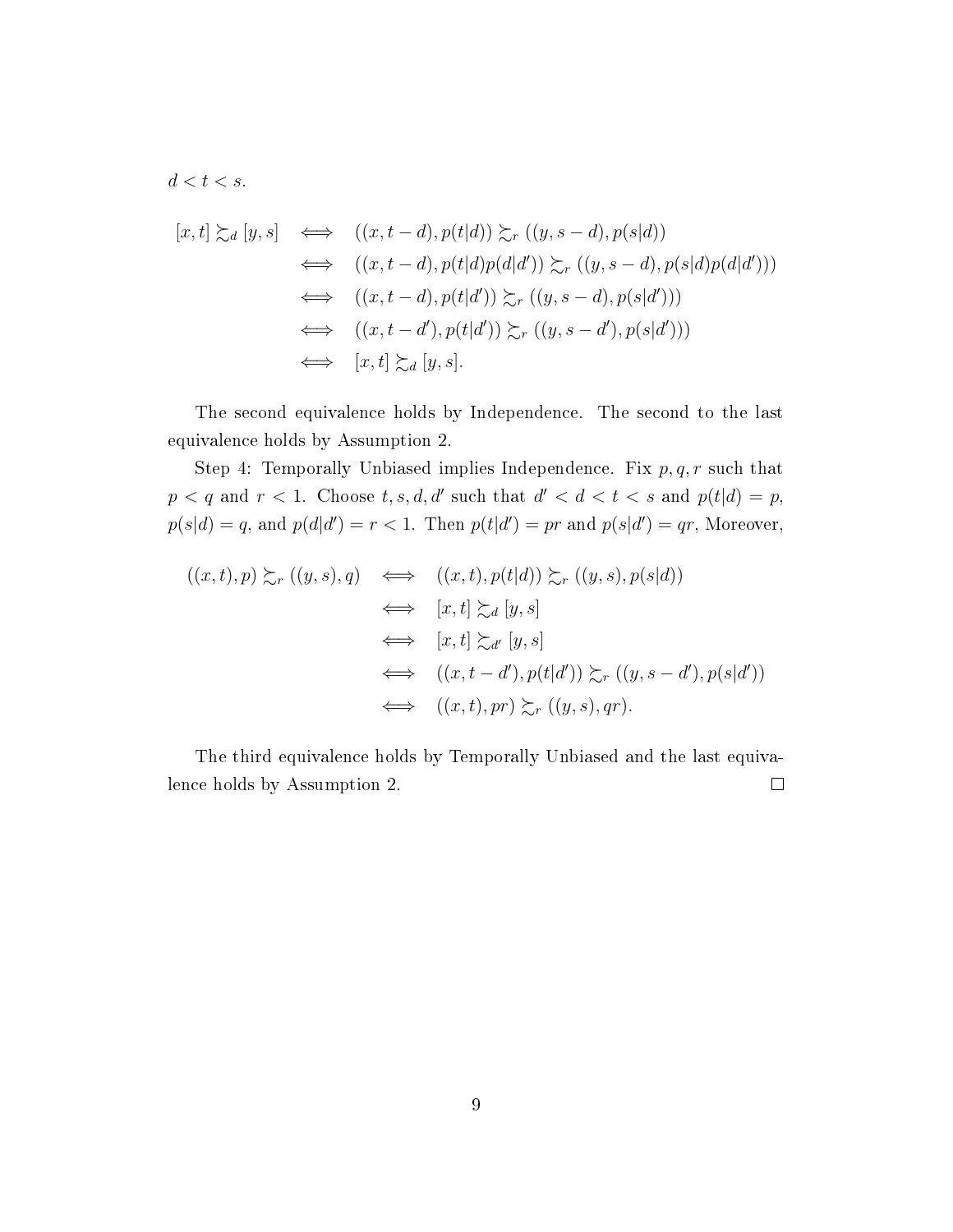#### C Extension: non-constant hazard rate

There are two types of intertemporal preference reversals. Violations of Stationarity (static reversals) is a choice pattern at a fixed decision time, where the relative impatience between two periods increases as they are equallyshifted closer to the decision time. Violations of Time-consistency (dynamic reversals), on the other hand, fixes the two periods between which choice is to be made, but as the decision time shifts forward closer to the the two periods, the relative impatience revealed by choices increases. When temporal preferences are Time-invariant [\(Halevy,](#page-11-1) [2015\)](#page-11-1) (i.e, when preferences depend only on the temporal distance between decision and consumption time), dynamic and static reversals coincide.

In our treatment of preferences over temporal rewards, we consider dynamic reversals as preferences  $\{\gtrsim_d\}_{d\in\mathcal{I}}$  depend on the decision time d. On the other hand, in our treatment of preferences over consumption streams, we consider static reversals since the discounting function  $D$  is defined over the temporal distance but not on the decision date, following the standard formulation of the literature. In the main paper, we assume that the hazard rate is constant. This implies that preferences are Time-invariant and therefore each formulation captures dynamic as well as static reversals.

If we allow for an arbitrary hazard rate (i.e.,  $r_t \neq r_s$  for calendar times  $t \neq s$ , static and dynamic reversals would no longer coincide. However, in the temporal-rewards domain, Theorem 1 holds exactly in the same way as long as the function  $p(\cdot)$  satisfies the following standard conditions: (i)  $p(0) = 1$ ; (ii)  $p(+\infty) = 0$ ; (iii) p is continuous and strictly decreasing.<sup>[5](#page-9-0)</sup> In the following, we discuss how our results for consumption streams could be extended to nonconstant hazard rate, in the context of dynamic reversals.

Consider the dynamic problem where the DM knows that conditional on reaching some period  $\tau \geq 0$ , the consumption in the next period  $\tau + 1$  will be available with probability of  $1 - r_{\tau}$  (so the hazard rate between periods  $\tau$  and  $\tau + 1$  is  $r_{\tau} \in [0, 1]$ ). The equivalent of Diminishing Impatience in the dynamic

<span id="page-9-0"></span> ${}^{5}$ Similar findings are discussed in Halevy [\(2004;](#page-11-2) [2015\)](#page-11-1).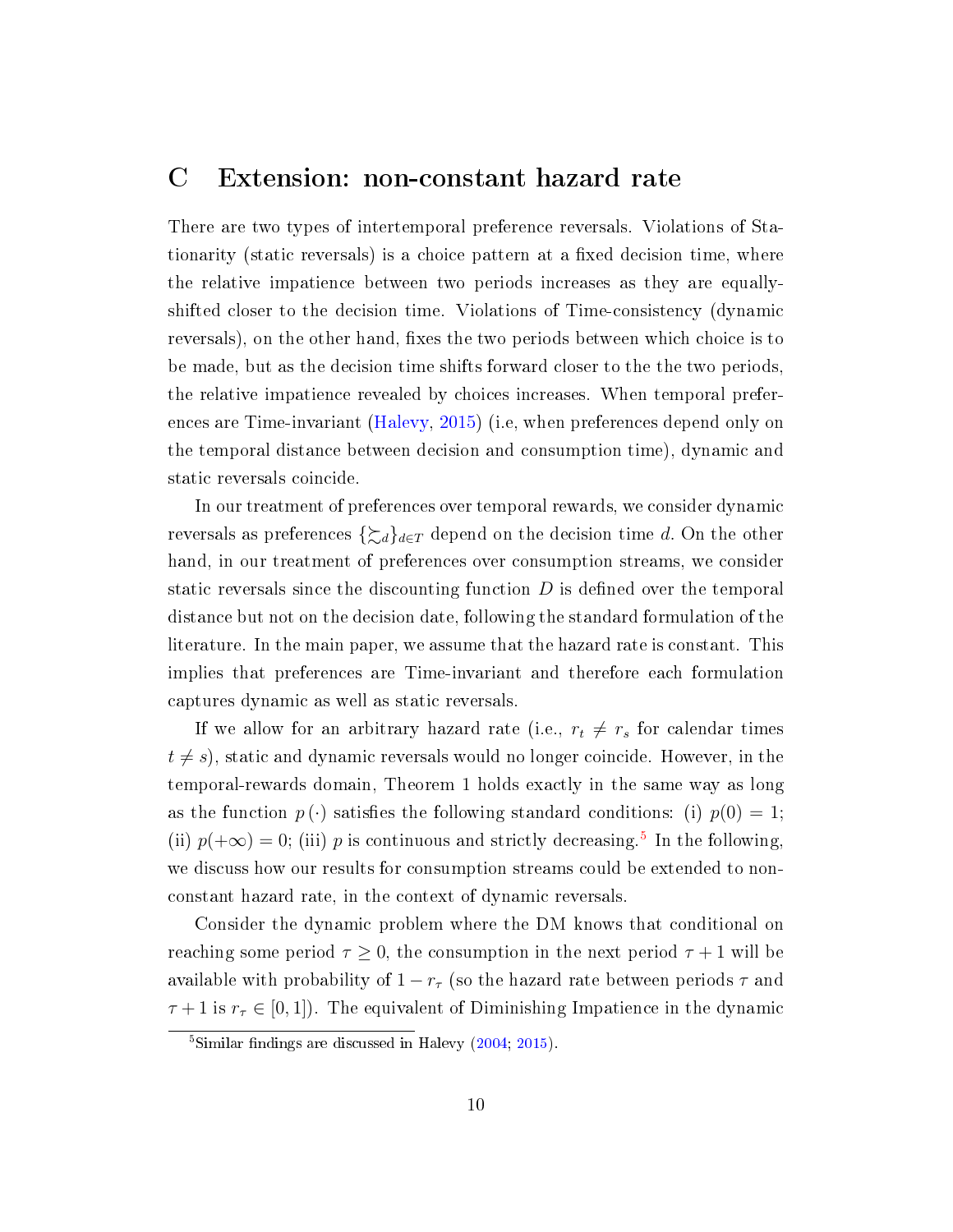context is  $\frac{D_{t'}(t)}{D_{t'}(t+1)}$  $\frac{D_{t'}(t)}{D_{t'}(t+1)} < \frac{D_t(t)}{D_t(t+1)}$  for all  $t, t' \in \mathbb{N}$  and  $t' < t$ , where

$$
D_s(t) = \delta^{t-s} g\left(\frac{p(t)}{p(s)}\right) = \delta^{t-s} g\left(\Pi_{\tau=s}^{t-1} (1 - r_\tau)\right)
$$
 (C.1)

is the composite discounting of some period  $t \geq s$  when the decision time is s, and  $p(\tau)$  is the prior probability of reaching at least period  $\tau$ . We adopt the convention that  $\Pi_{\tau=t}^{t-1}(1-r_{\tau})=1$ .

Note that this actually has to be interpreted slightly differently from our previous (static) Diminishing Impatience property. This new property states that the DM's impatience between consumption at any two consecutive periods  $t$ and  $t + 1$  is highest when the decision period is t (i.e., considering immediate consumption versus consumption delayed by one period). We call this property Dynamic Diminishing Impatience.

Similarly, define Dynamic Strongly Diminishing Impatience as  $\frac{D_{t''}(t)}{D_{t''}(t+1)}$  $\frac{D_{t''}(t)}{D_{t''}(t+1)}$  <  $D_{t'}(t)$  $\frac{D_{t'}(t)}{D_{t'}(t+1)}$  for all  $t, t'', t' \in \mathbb{N}$  and  $t'' < t' \leq t$ .

The following implications follow directly from the definitions:

(i) Dynamic Diminishing Impatience holds if and only if for every  $r_\tau \in (0,1)$ and  $t \in \mathbb{N}$ :

$$
g\left(\Pi_{\tau=t'}^{t}\left(1-r_{\tau}\right)\right) > g\left(\Pi_{\tau=t'}^{t-1}\left(1-r_{\tau}\right)\right)g\left(\left(1-r_{t}\right)\right). \tag{C.2}
$$

(ii) Dynamic Strongly Diminishing Impatience holds if and only if for every  $\{\{r_\tau\}_{\tau\in\mathbb{N}}: r_\tau\in(0,1)\}$  and  $t,t'',t'\in\mathbb{N}$  and  $t''< t'\leq t$ :

$$
\frac{g\left(\prod_{\tau=t''}^{t}\left(1-r_{\tau}\right)\right)}{g\left(\prod_{\tau=t''}^{t-1}\left(1-r_{\tau}\right)\right)} > \frac{g\left(\prod_{\tau=t'}^{t}\left(1-r_{\tau}\right)\right)}{g\left(\prod_{\tau=t'}^{t-1}\left(1-r_{\tau}\right)\right)}.
$$
\n(C.3)

**Theorem 2.** Consider a DM whose preferences are represented by  $(2.1)$  with  $g(\cdot)$ . The following hold<sup>[6](#page-10-0)</sup>:

(i) Dynamic Strongly Diminishing Impatience implies Strict Common-Ratio Effect.

<span id="page-10-0"></span><sup>&</sup>lt;sup>6</sup>Continuity of  $g()$  is no longer needed